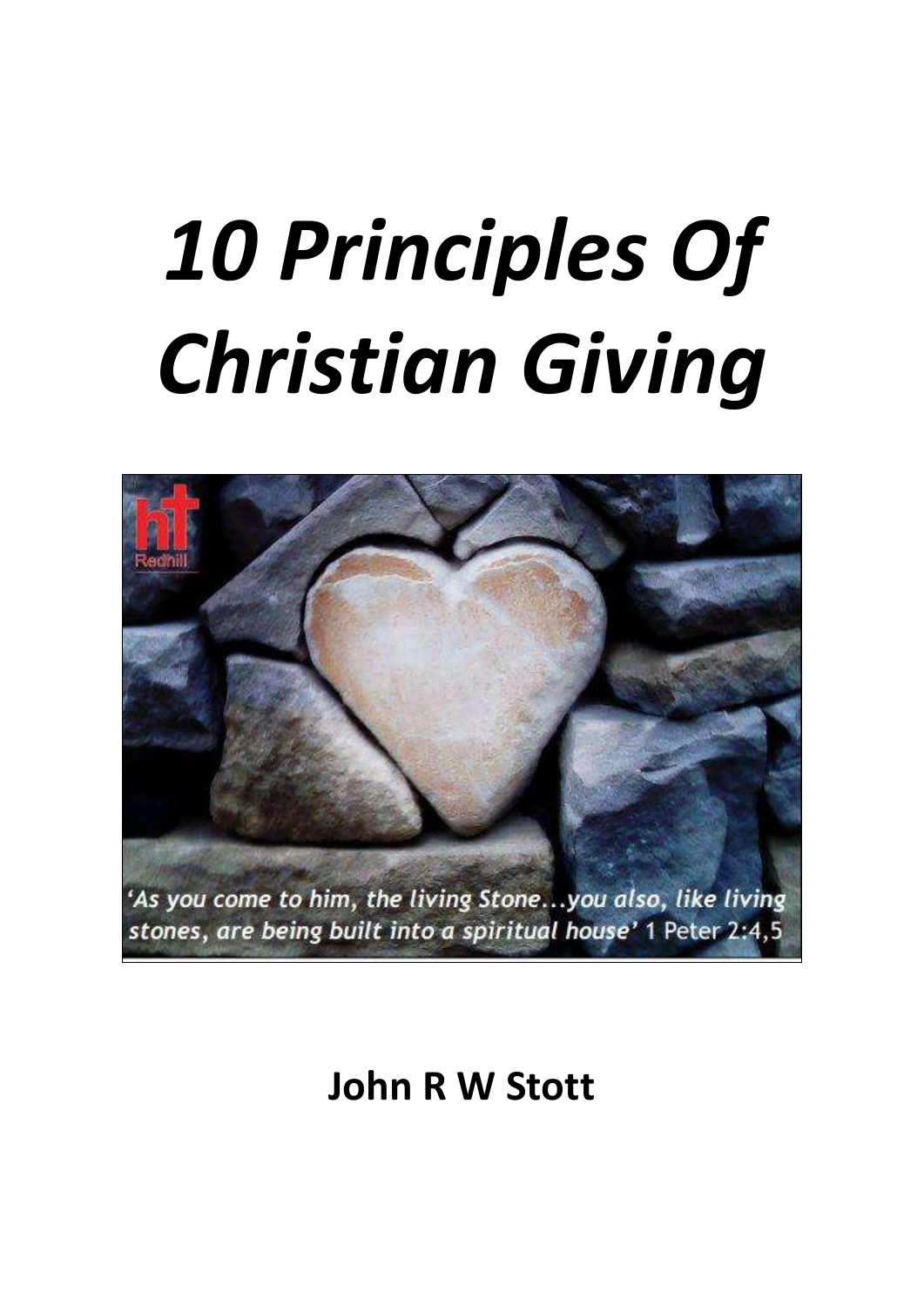# **Ten Principles of Christian Giving**

*By John R.W. Stott*

It is well known that the apostle Paul organised a collection from the Greek churches of Achaia and Macedonia for the benefit of the impoverished churches of Judea. It may seem extraordinary that he should have devoted so much space in his letters to this mundane matter, referring to it in Romans 15, 1 Corinthians 16, and 2 Corinthians 8-9. But Paul did not see it as a mundane matter. On the contrary, he saw it as relating to the grace of God, the cross of Christ and the unity of the Spirit. In fact, it is very moving to grasp this combination of profound Trinitarian theology and practical common sense.

Moreover, Christian giving is an extremely important topic on the contemporary church's agenda. For I doubt of there is a single Christian enterprise in the world which is not currently hindered and hampered by lack of funds. Only this past week I heard of two Christian organizations both of which are threatened with closure unless their income dramatically increases.

In 2 Corinthians 8 and 9 the apostle develops 10 principles of Christian giving.

## **1. Christian giving is an expression of the grace of God - 2 Corinthians 8:1-6**

You will notice that the apostle Paul does not begin by referring to the generosity of the churches of Macedonia in Northern Greece. He refers instead to the generosity of God, to 'the grace which God has given to the Macedonian churches' (v.1). In other words, behind the generosity of Macedonia, Paul saw the generosity of God. For grace is another word for generosity. Our gracious God is a generous God, and he is at work within his people to make them generous too.

More remarkable still is the fact that three tributaries contributed to the river of Macedonian generosity, namely (v.2) their severe trial, their overflowing joy and their extreme poverty. In consequence, the Macedonians gave even beyond their ability (v.3). And they pleaded for the privilege of sharing in this service to God's people in Judea (v.4). Indeed, they gave themselves first to the Lord and then to Paul and his apostolic band (v.5). Also Paul had urged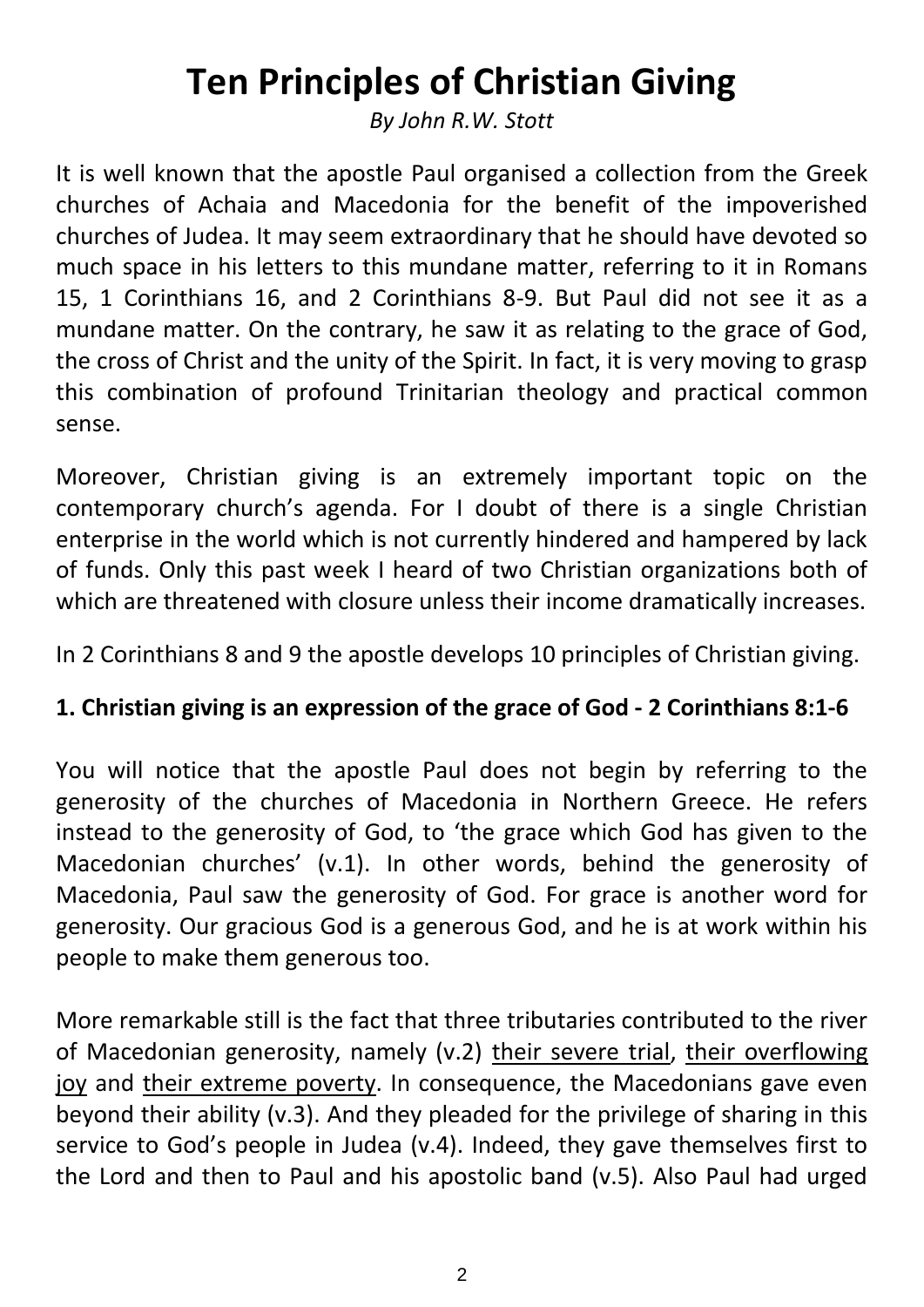Titus to complete what he had begun in Corinth, the capital of Achaia, a little while ago (v.6). What was this? It was this same 'act of grace'.

This then is where Paul begins–with the grace of God in the Macedonian churches of Northern Greece and with the same grace of God in the Achaean churches of Southern Greece. Christian generosity is fundamentally an outflow of the generosity of God.

# *Think...*

*Why can't we take credit for being generous? Did our generosity originate with us?*

#### **2. Christian giving can be a charisma, a gift of the Spirit - 2 Corinthians 8:7**

Thus, as they excel in the spiritual gifts of faith, speech, knowledge, earnestness and love, the apostle urges them to excel also 'in this grace of giving'. Similarly in Romans 12:8 Paul includes among another list of charismata 'contributing to the needs of others'.

Why is it important to draw attention to this? It is because many of God's endowments are both a generous gift given to all believers and a particular gift (charisma) given to some. For example, all Christians are called to share the gospel with others, but some have the gift of an evangelist. Again, all Christians are called to exercise pastoral care for others, but some are called to be pastors. Just so, all Christians are called to be generous, but some are given the particular 'gift of giving'. Because they have been entrusted with significant financial resources, they have a special responsibility to be good stewards for the common good.

# *Think...*

*Who is called to give more: those entrusted with great wealth or those endowed with the gift of giving? Are these one and the same? Are those with neither exempt from giving?*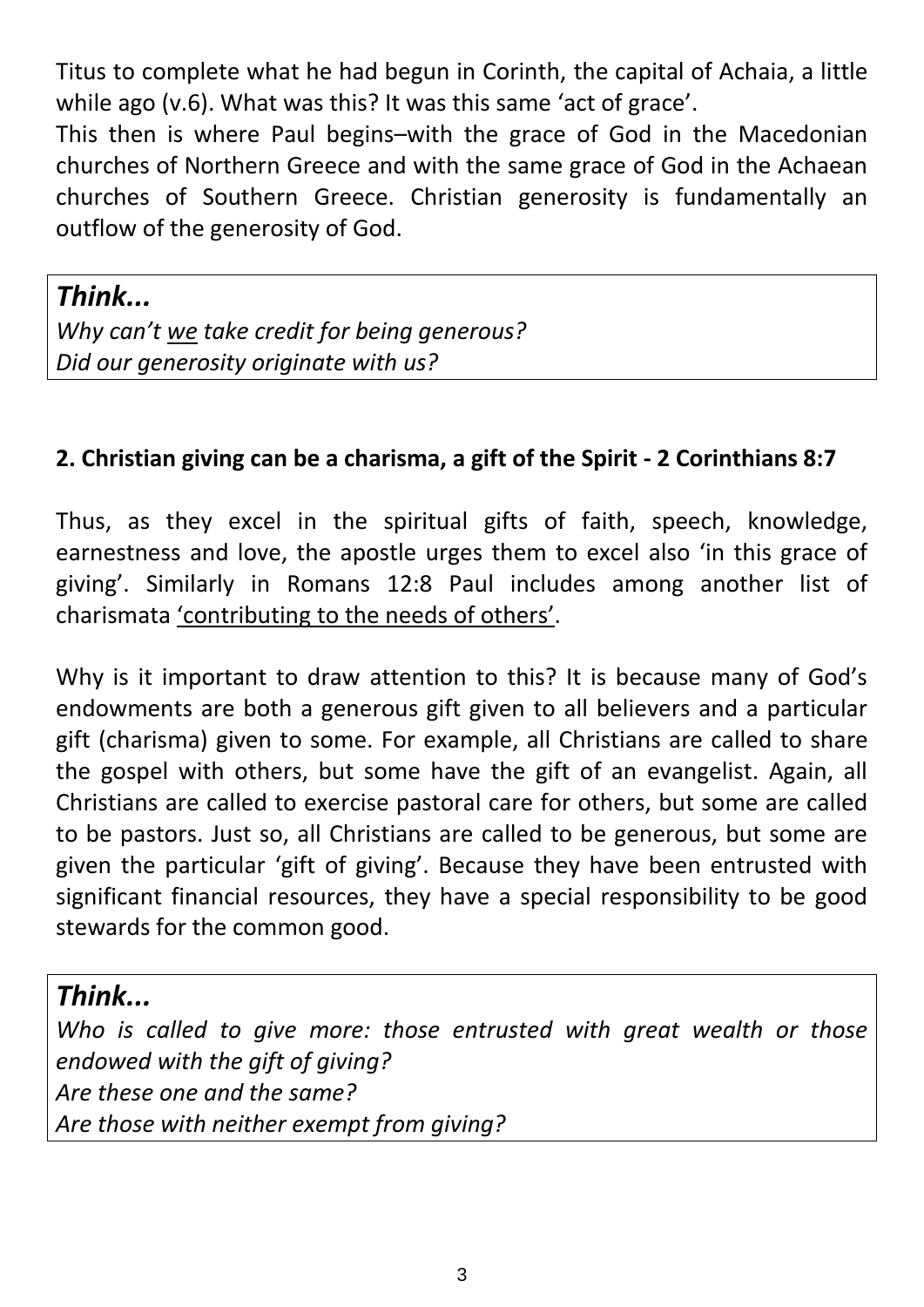#### **3. Christian giving is inspired by the cross of Christ - 2 Corinthians 8:8, 9**

The Corinthians were not being commanded, still less browbeaten, to give generously. Rather the sincerity of their love was being put to the test by comparison with others and especially (it is implied) by comparison with Christ. For they knew the grace of our Lord Jesus Christ.

We take note of this further reference to divine grace. Not only is the grace of God at work in us (v.1), but the grace of Christ challenges our imitation (v.9). Here are two references to poverty and two references to wealth. Because of our poverty Christ renounced his riches, so that through his poverty we might become rich. We must not misunderstand this by supposing that material poverty and wealth are in mind. No, the 'poverty' of Christ is seen in his incarnation and especially his cross, while the 'wealth' he gives us is salvation with all its rich blessings.

# *Think...*

*How does Christian giving serve as a measure of our commitment to Christ?*

#### **4. Christian giving is proportionate giving - 2 Corinthians 8:10-12**

During the previous year the Corinthian Christians had been the first not only in giving but in desiring to give (v.10). So now Paul urges them to finish the task they had begun, so that their doing will keep pace with their desiring. And this must be according to their means (v11). Thus Christian giving is proportionate giving. The eager willingness comes first. So long as that is there, the gift is acceptable according to what the giver has, not according to what he has not (v.12).

This expression "according to his means" reminds us of two similar expressions which occur in the Acts of the Apostles. In Acts 11:29 members of the church in Antioch gave to the famine-stricken Judean Christians "each according to his ability." In Acts 2 and 4 members of the church in Jerusalem gave "to each according to his need."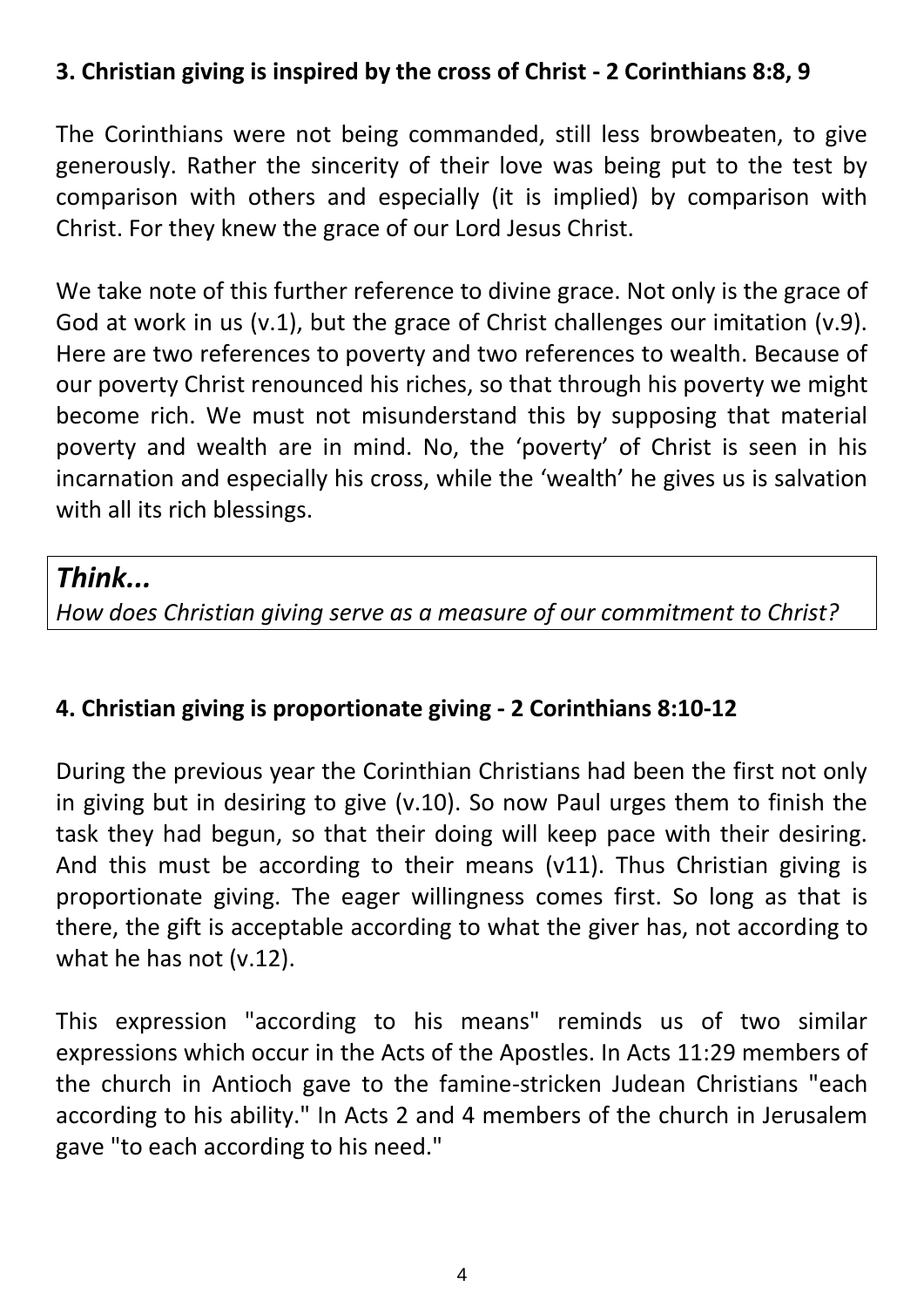Does this ring a bell in our memories? In his Critique of the Gotha Programme (1875) Karl Marx called for a society which could "inscribe on its banners 'from each according to his ability' and 'to each according to his need' ". I have often wondered if Marx knew these two verses in Acts and if he deliberately borrowed them. Whatever our politics and economics may be, these are certainly biblical principles to which we should hold fast. Christian giving is proportionate giving.

*Think...*

*In what way(s) are Christian giving proportionate? Should our desire to give precede, follow or infuse the act of giving? When would each one be appropriate?*

## **5. Christian giving contributes to equality - 2 Corinthians 8:13-15**

Paul's desire, he explains to his Corinthian readers, is not that others may be relieved while they are hard pressed, for that would merely reverse the situation, solving one problem by creating another, but rather that there might be equality (v.13). He goes on to repeat his argument. Now at present Corinthian plenty will supply the needs of others, so that in turn Paul illustrates the principle from the supply of manna in the desert. God provided enough for everybody. Larger families gathered a lot, but not too much, for nothing was left over. Smaller families gathered little, but not too little, for they had no lack (v.15).

Thus Paul put the affluence of some alongside the want of others, and then called for an adjustment, that is, an easing of want by affluence. Twice he concluded that this was with a view to *isoles,* which can mean either 'equality' or 'justice'.

What is this 'equality' for which Paul calls? It may be said to have three aspects.

First, equality is not egalitarianism. God's purpose is not that everybody receives an identical wage, lives in an identical house, equipped with identical furniture, wears identical clothing and eats identical food – as if we had all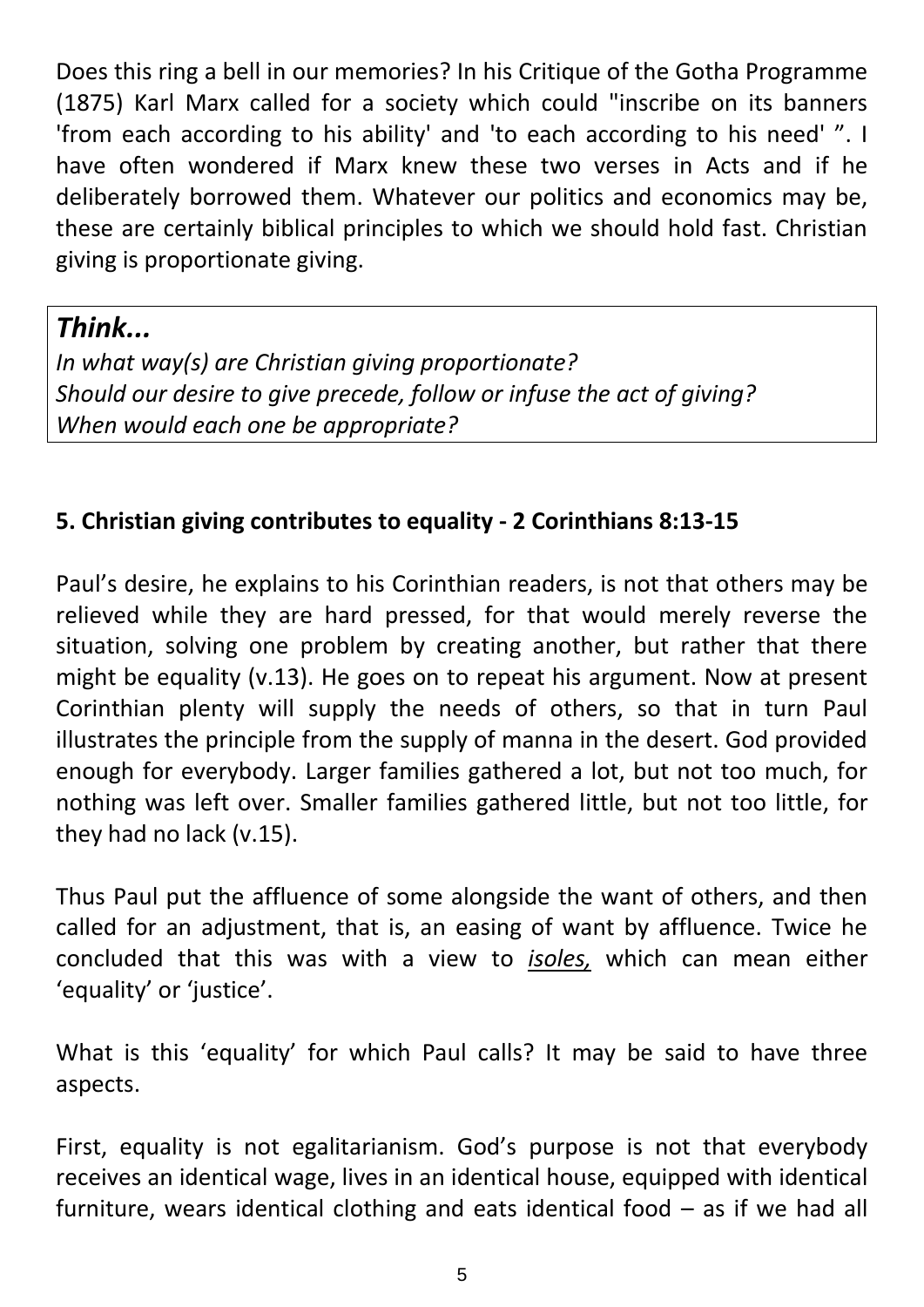been mass produced in some celestial factory! No. Our doctrine of creation should protect us from any vision of colourless uniformity. For God the Creator has not cloned us. True, we are equal in worth and dignity, equally made in God's image. True, God gives rain and sunshine indiscriminately to both the evil and the good. But God has made us different, and has given his creation a colourful diversity in physique, appearance, temperament, personality and capacities.

Secondly, the equality we seek begins with equality of educational opportunity. Christians have always been in the forefront of those demanding literacy and education for all. For to educate is to lead people out into their fullest created potential, so that they may become everything God intends them to be. For example, equal educational opportunity means not that every child is sent to college, but that every child capable of benefiting from a college education will be able to have one. No child should be disadvantaged. It is a question of justice.

Thirdly, equality abolishes extreme social disparity. Julius Nyerere, ex-President of Tanzania, said in his Arusha Declaration that he wanted to build a nation in which 'no man is ashamed of his poverty in the light of another's affluence, and no man has to be ashamed of his affluence in the light of another's poverty.'

The same dilemma confronts missionaries. Should they 'go bush', becoming in all things like the nationals they work among? Or should they continue to enjoy western affluence without any modification of their lifestyle? Probably neither. The Willowbank Report on 'Gospel and Culture' (1978) suggests that they should rather develop a standard of living 'which finds it natural to exchange hospitality with others on a basis of reciprocity, without embarrassment' (Making Christ Known. Eerdmans/Paternoster, 1996, p. 82.)

In other words, if we are embarrassed either to visit other people in their home, or to invite them into ours, because of the disparity of our economic lifestyles, - something is wrong. The inequality is too great. It has broken the fellowship. There needs to be a measure of equalisation in one or other direction or in both. And Christian giving contributes to this equality.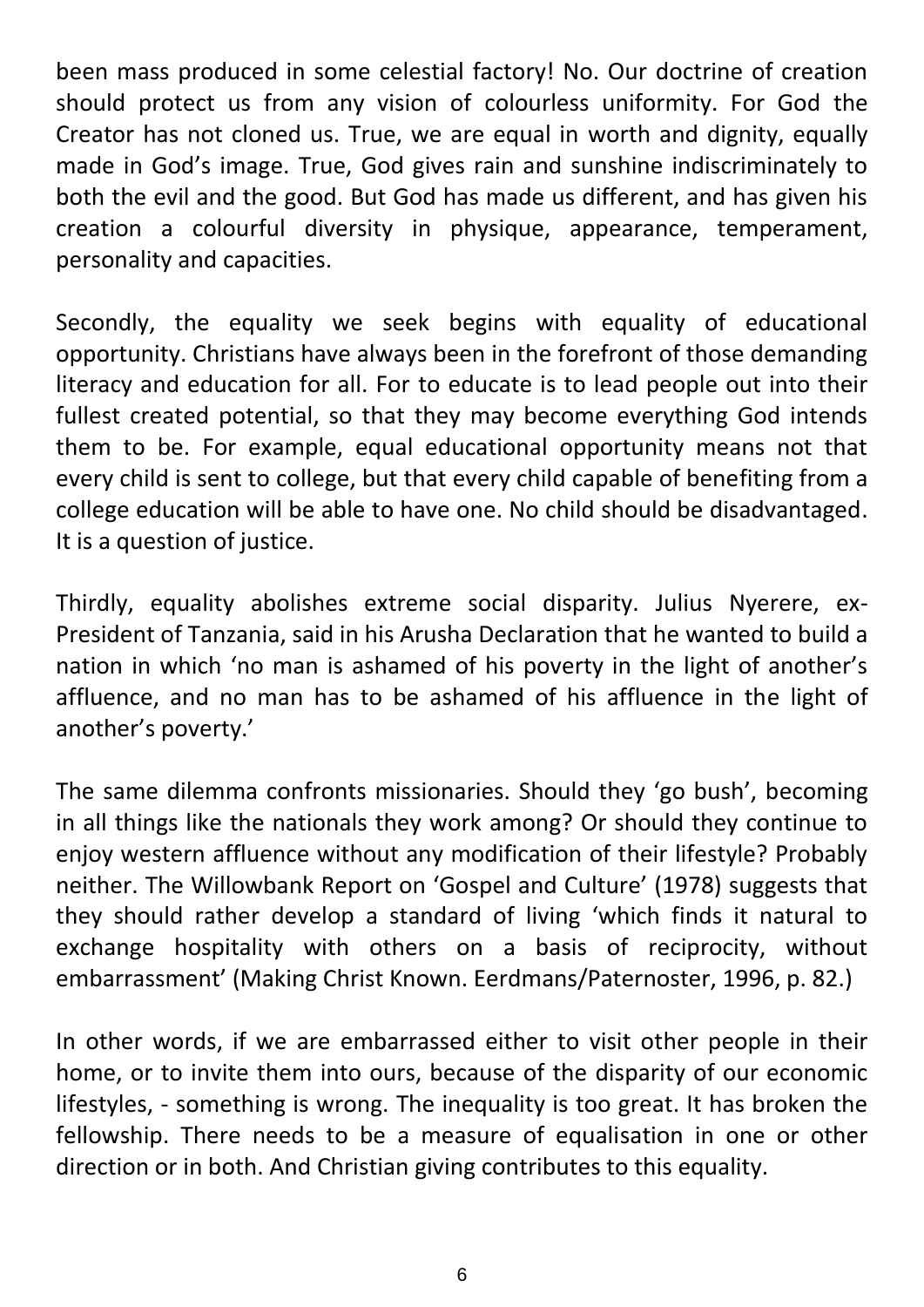*Think... Specifically, what kind of "equality" does Paul seek in urging Christians to give? Identical incomes, jobs, houses, cars, clothes, etc? Equal opportunity for college, apprenticeships, etc? Parity in lifestyles and relationships?*

#### **6. Christian giving must be carefully supervised - 2 Corinthians 8:16-24**

The handling of money is a risky business. Throughout church history religion has too often been commercialised. Paul is evidently aware of the dangers. So he writes both that 'we want to avoid any criticism of the way we administer this liberal gift' (v.20) and that 'we are taking pains to do what is right, not only in the eyes of the Lord but also in the eyes of men' (v.21). That is, he was determined not only to do right, but also to be seen to do right.

So what steps did Paul take? First, he did not handle the financial arrangement himself, but put Titus in charge of them (vv.16, 17) and expressed his full confidence in him (v.23). Secondly, Paul added that he was sending along with Titus another brother, who was 'praised by all the churches for his service to the gospel' (v.18). Thirdly, this second brother had been 'chosen by the churches to accompany' Paul and carry the gift (v.19; cf. 1 Cor. 16:3). Thus the people who carried the offering to Jerusalem had been elected by the churches because they had confidence in them.

In our day it is wise to take similar precautions against possible criticism. In this connection we have reason to be profoundly grateful for the wisdom and integrity of Billy Graham for declining to handle his organisation's finances, for accepting a fixed salary and refusing all 'love offerings', and for ensuring that audited accounts are published after every crusade.

#### *Think...*

*Why isn't my giving a private matter between God and me? Compare Matthew 6:1-4.*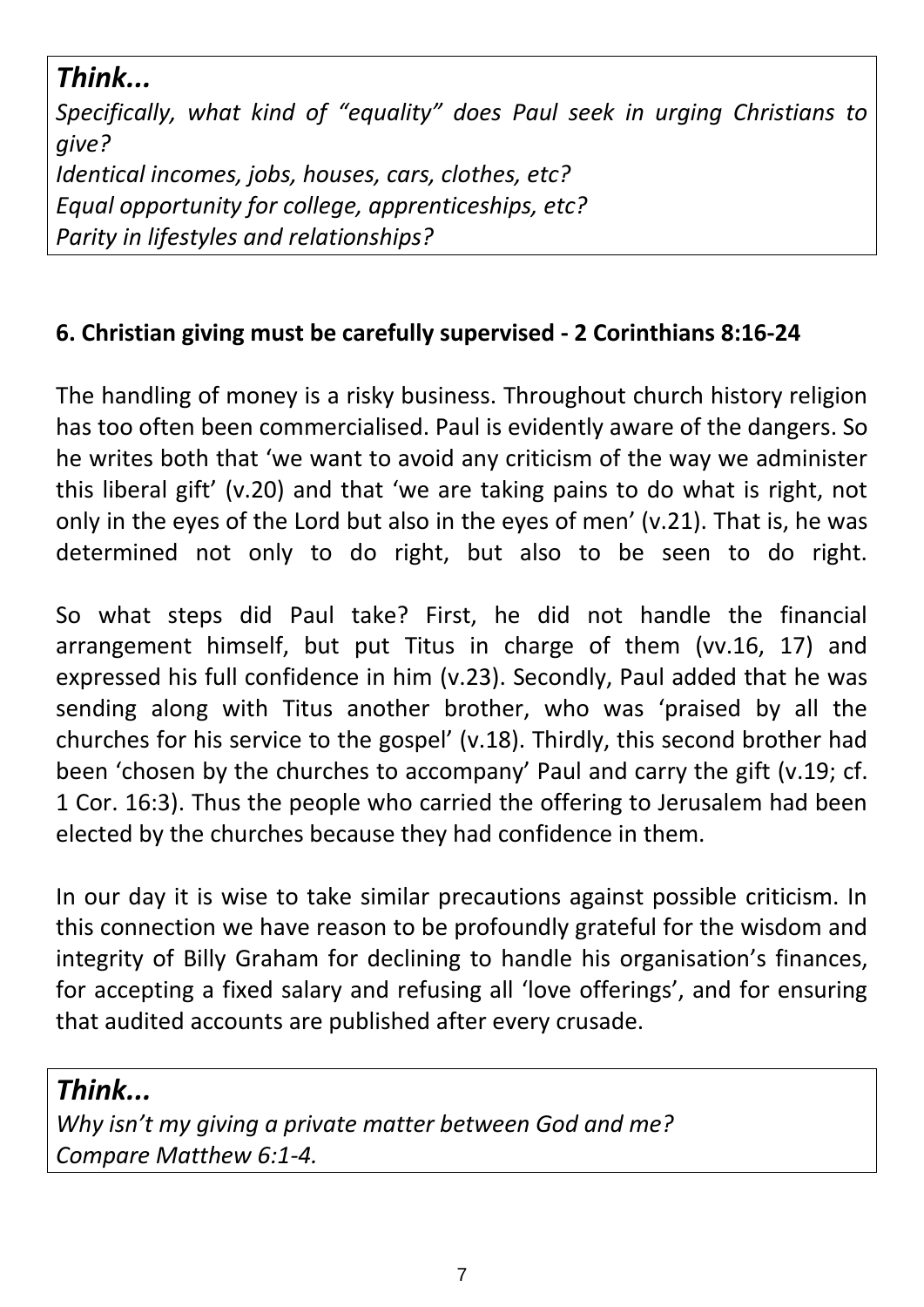# **7. Christian giving can be stimulated by a little friendly competition – 2 Corinthians 9:1-5**

Paul had been boasting to the Macedonian churches of Northern Greece (e.g. Philippi) about the eagerness of the Achaean churches of Southern Greece (e.g. Corinth) to give, and the South's enthusiasm has stirred the North to action (v.2). Now Paul is sending the brothers already mentioned to the South (especially Corinth) in order to ensure that his boasting about the South will not prove hollow but that the South will be ready as he had said they would be (v.3).

For if some northerners were to come south with Paul, and were to find the south unprepared, it would be a huge embarrassment to Paul, and even a public humiliation for him (v.11). That is why Paul was sending the brothers in advance, in order to finish the arrangements for their promised gift. Then they would be ready and their gift would be generous and not grudging (v. 5) First Paul has boasted of southern generosity, so that the northerners will give generously. Now he urges the southerners to give generously, so that the northerners will not be disappointed in them.

It is rather delightful to see how Paul plays off the north and the south against each other. He boasts of each to the other, in order to stimulate the generosity of both. True, competition is a dangerous game to play, especially if it involves the publication of the names of donors and the amount they have donated. But at least these verses provide a biblical base for the concept of matching grants. We can all be stimulated to greater generosity by the known generosity of others.

*Think...*

*Why was it OK for Paul to "boast" to the Macedonians about the generosity of the Corinthians? Was Paul concerned to see who gave more, or was he looking for something else? What was it?*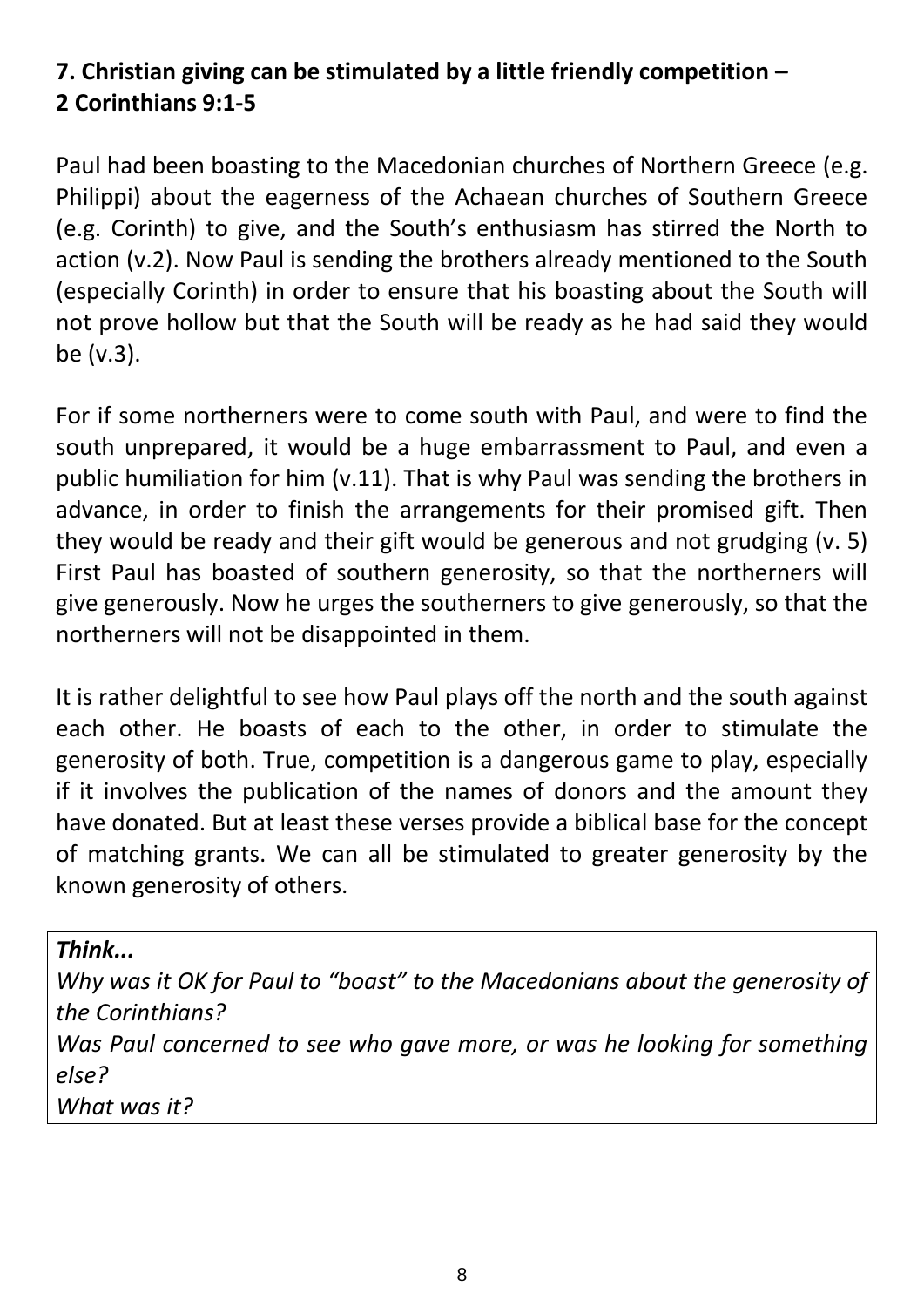#### **8. Christian giving resembles a harvest - 2 Corinthians 9:6-11a**

Two harvest principles are here applied to Christian giving.

First, we reap what we sow. Whoever sows sparingly reaps sparingly, and whoever sows generously reaps generously (v.6). 'Sowing' is an obvious picture of giving. What then can we expect to 'reap'? We should not interpret Paul's point with excessive literalism, as if he were saying that the more we give the more we will get, and that our income will keep pace with our expenditure. No. Each donor should give 'what he has decided in his heart to give'. Neither reluctantly, nor under compulsion, nor for that matter calculating what he will receive in return (Luke 6:34, 35), but rather ungrudgingly, because 'God loves a cheerful giver' (v.7).

If then we give in this spirit, what will happen? What harvest can we expect to reap? Answer: 'God is able to make all grace abound to you' so that 'in all things' (not necessarily in material things) on the one hand you may have all you need, and on the other you may 'abound in every good work' because your opportunities for further service will increase (v.8). As Scripture says, the consequence of giving to the poor is to have a righteousness which endures for ever (v. 9; Ps. 112:9).

The second harvest principle is that what we reap has a double purpose. It is both for eating and for further sowing. For the God of the harvest is concerned not only to alleviate our present hunger, but also to make provision for the future. So he supplies both 'bread for food' (immediate consumption) and 'seed to the sower' (to plant when the next season comes round). In the same way God will 'supply and increase your store of seed and will enlarge the harvest of your righteousness' (v.10).

These verses are the origin of the concept of 'seed-money', expecting God to multiply a donor's gift. But it has been much abused by some TV evangelists. Paul is not preaching the false prosperity gospel. True, he promises that 'you will be made rich in every way', but he adds at once that this is 'so that you can be generous on every occasion' (v.11a) and so increase your giving. Wealth is with a view to generosity. This is the second principle of the harvest.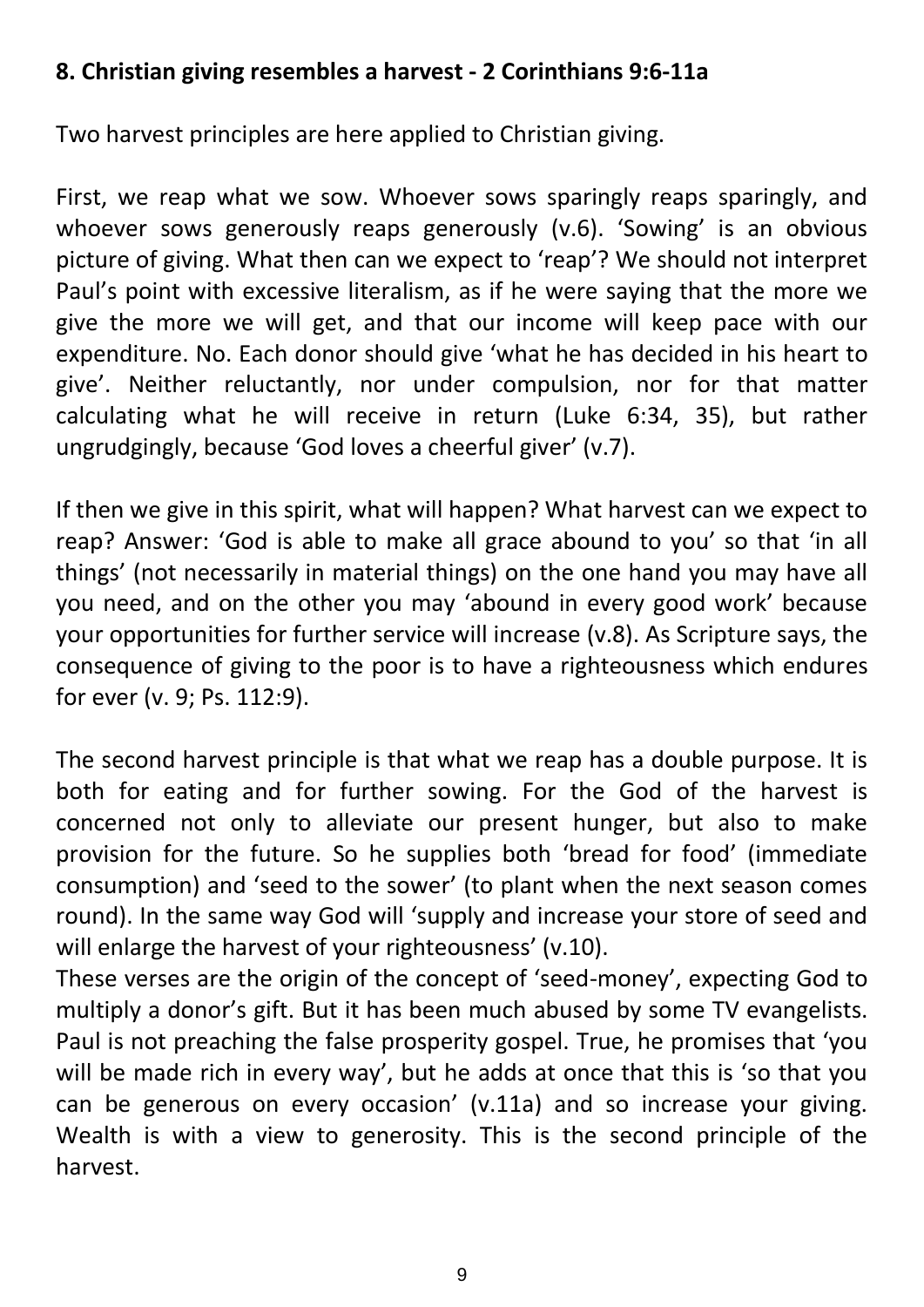# *Think...*

*Does God promise to bless us financially if we give generously? What can we expect to reap as we give? How does God instruct us to use what we reap?*

#### **9. Christian giving has symbolic significance - 2 Corinthians 9:11b-15**

There is more in Christian giving than meets the eye. Paul is quite clear about this. In the case of the Greek churches, their giving symbolised their 'confession of the gospel of Christ' (v.13). How is that?

Paul looks beyond the mere transfer of cash from the Greek churches to the Judean churches to what it represented or symbolised. The significance of his collection was not just geographical (from Greece to Judea), nor just economical (from the rich to the poor), but in particular theological (from Gentile Christians to Jewish Christians). His collection was a deliberate, selfconscious symbol of Jewish-Gentile solidarity in the body of Christ.

Indeed, this truth (that Jews and Gentiles are admitted to the body of Christ on the same terms, so that in Christ they are heirs together, members together and sharers together) was the 'mystery' which had been revealed to Paul (e.g. Eph.3:1-9). This was the essence for his distinctive gospel. It was the truth he lived for, was imprisoned for and died for. It is hinted at here, but elaborated in Romans 15:25-28.

Paul writes there that the Gentile churches of Greece had been 'pleased' to make a contribution for the impoverished Christians of Judea. "They were pleased to do it', he repeated. Indeed 'they owe it to them. For if the Gentiles have shared in the Jews' spiritual blessings (culminating in the Messiah himself), they owe it to the Jews to share with them their material blessings' (Romans 15:27). It was a striking example of solidarity in the Christian fellowship.

In similar ways, our Christian giving can express our theology, because our gift symbolises our support of the cause to which we are giving. For example, when we contribute to evangelistic enterprises, we are expressing our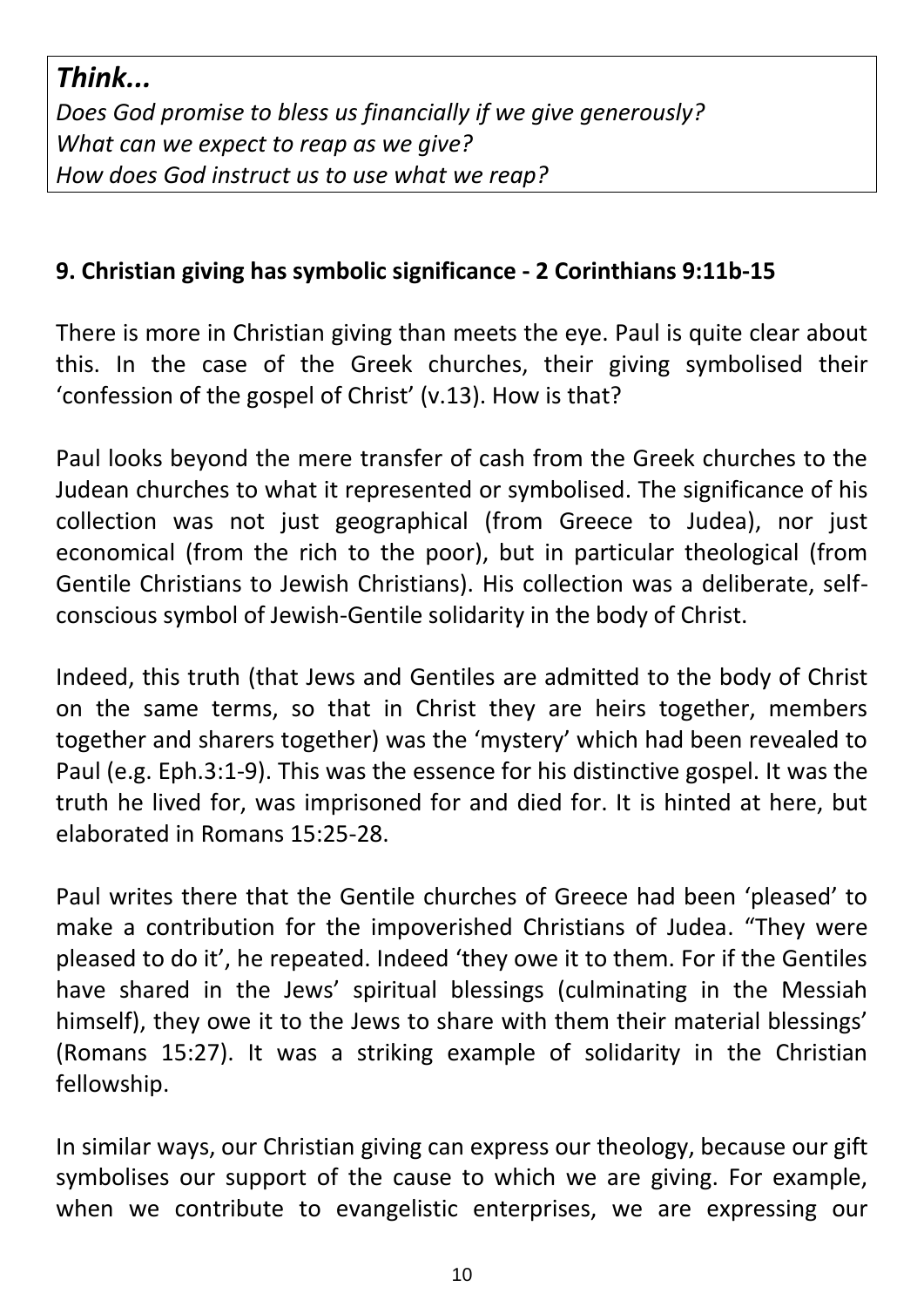confidence that the gospel is God's power for salvation, and that everybody had a right to hear it. When we contribute to economic development, we express our belief that every man, woman, and child bears God's image and should not be obliged to live in dehumanising circumstances. When we give to the maturing of the church, we acknowledge its centrality in God's purpose and his desire for its maturity.

# *Think...*

*How does generous giving symbolise our confidence in the power of Jesus Christ and his gospel (that is, aside from trusting God to meet all of our own needs)?*

# **10. Christian giving promotes thanksgiving to God - 2 Corinthians 9:11b-15 again**

Four times in the concluding paragraph of these two chapters, Paul states his confidence that the ultimate result of his collection will be the increase of thanksgiving and praise to God.

v.11 'your generosity will result in thanksgiving to God'

v.12 'this service that you perform…is…overflowing in many expressions of thanks to God'

v.13 'men will praise God for the obedience that accompanies your confession of the gospel of Christ, and for your generosity…'

v.14 'Thanks be to God for his indescribable gift!'

Here is a crucial test as to whether our giving is authentically Christian or not. Truly Christian giving leads people not only to thank us the donors, but to thank God, and to see our gift in the light of his – the indescribable gift of his Son.

# *Think...*

*What is the ultimate result of our giving? How can we be certain whether our giving is authentically Christian—or a close counterfeit?*